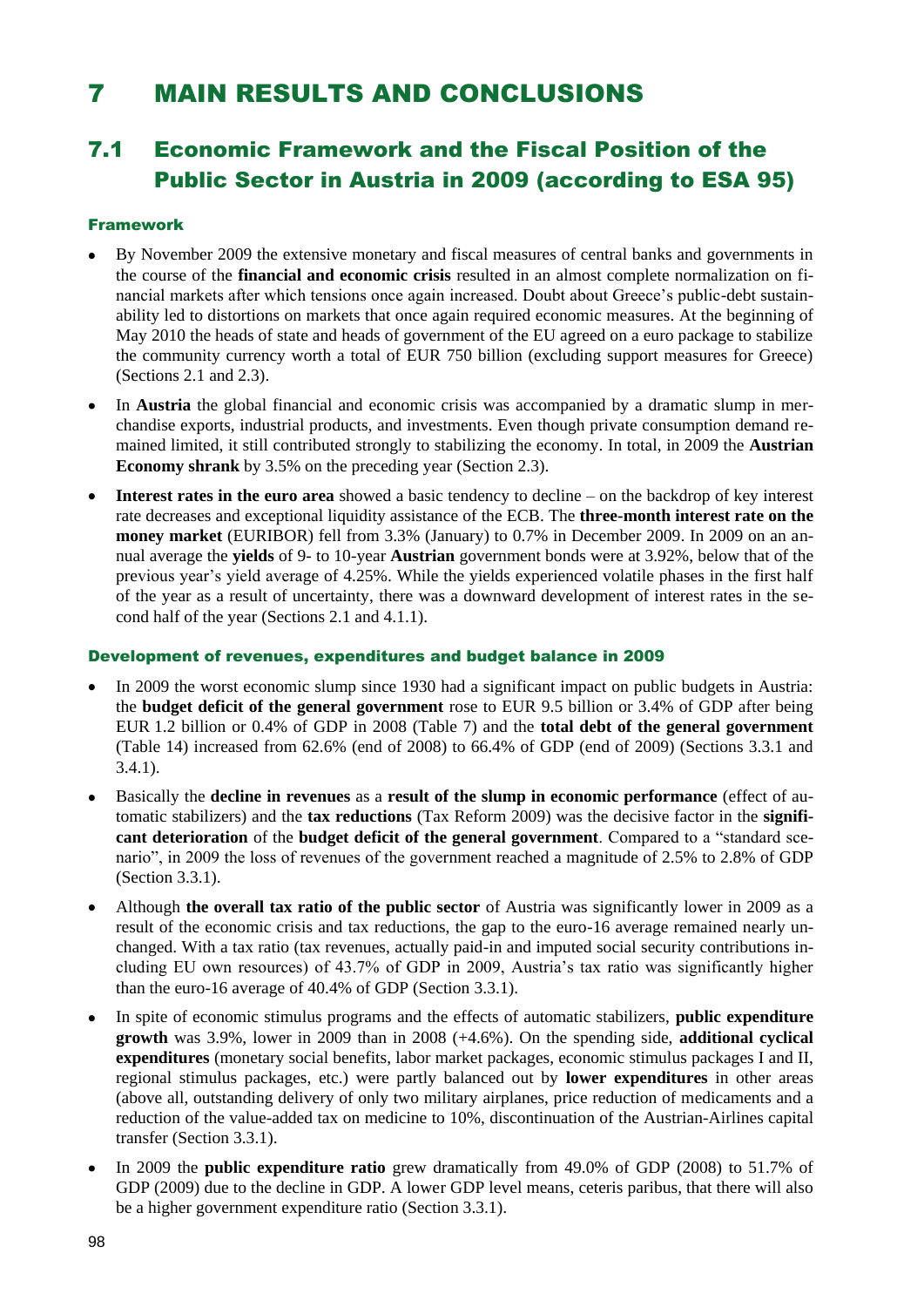- In 2009 not only the budget balance but also the **primary balance** (budget deficit not including interest payments) was negative (EUR -2.0 billion or -0.7% of GDP). In order to achieve a **stabilization of the debt ratio**, **primary balance surpluses** are required in the case of negative interest growth differences (nominal GDP increase is less than the average interest rate of the public debt). These required primary budget surpluses increase, ceteris paribus, with the increase of debt and the accompanying additional interest expenditures (Section 3.3.1).
- In 2009 the **fiscal position** of **all sub-sectors of the state** worsened significantly compared to the previous year with the exception of the **social security funds,** which showed high revenue growth that was due to additional federal transfers. The deficit ratio on the federal level rose dramatically to 2.7% of GDP (2008: -0,7% of GDP) and the moderate budget surpluses of the **provincial and local levels** of the previous year (2008: +0.2% of GDP) turned into a deficit in the amount of 0.8% of GDP in 2009 (Section 3.3.2).
- In addition to the **economic stimulus packages of the federal government** (budget effect for 2009 including tax reform: approximately EUR 3.2 billion) in 2009 the **provinces** also introduced stimulatory measures. The provinces (including Vienna) estimated their **packages of measures** to be in the **range of a total amount** of EUR 1 billion; however parts of this amount (among other things, guarantees, granted loans) are not reflected (or not directly reflected) in the public budgets. An estimate of the volume of these additional budget-relevant regional measures according to Maastricht has not been presented (Section 3.3.2).
- In 2009 the **bank rescue measures** of the federal government to **stabilize** the **Austrian financial market** reduced the Maastricht deficit slightly (2009: EUR 80 million). These direct payments from the bank rescue package present only one aspect. Historical experience shows that in particular the **indirect, macro-economic effects of a financial crisis** pose a considerable burden on the public budget (Section 3.3.1).
- **On an international comparison** in 2009, in spite of the **EU opening procedures** due to an **excessive deficit, Austria** positioned itself among those countries with a relatively low budget deficit (Luxemburg, Finland, and Germany). The financial and economic crisis caused a massive deterioration in the budget situation in Ireland, Greece, the UK, and Spain with deficit rates for 2009 at 11.2 % to 14.3% of GDP. No EU member state achieved a budget surplus in 2009 (2008: 8 countries of the EU-27). The deficit rate of the EU countries in summary (euro-16: 6.3% of GDP; EU-27: 6.8 of GDP) was significantly above Austria's ratio, which was 3.4% of GDP (Section 5).

## Public Debt according to Maastricht 2009

- In light of the high deficit in the public sector and a lower GDP, **the public debt ratio according to Maastricht** increased significantly in 2009. At the end of 2009 Austria's total public debt reached EUR 184.1 billion or 66.4% of GDP following a deficit of EUR 176.5 billion or 62.6% of GDP at the end of 2008 (Section 3.4.1).
- In 2009 by 2.7 percentage points of GDP, the increase of the **public debt ratio** on the **federal level** turned out to be the most striking; however, in the same time frame, high debt growth was also recorded on **other sectoral levels**. In 2009 the debt ratio on the provincial level rose by 0.5 percentage points, that of the local government level by 0.2%, and that of the social security institutions by 0.3 percentage points. In 2009 in terms of absolute amounts, the **public debt position** rose by a total of EUR 7.6 billion (Section 3.4.1).
- The **debt structure of the public debt** in Austria is shaped by the federal debt: the federal government covers its funding requirement mainly by euro bond issues, which to a great extent are purchased by foreign investors (in particular in the euro area). In 2009 for the first time since the beginning of the European Monetary and Economic Union, the **share of foreign debt** did not increase. The share of government debt securities owned by foreigners fell from 82% (end of 2008) to 79% (end of 2009). The Austrian **bank sector** was the most important government debt **domestic creditor** with a share of 12%. At the end of 2009 **private investors** (firms and private households) directly held less than 2% of the total government debt (Section 3.4.2).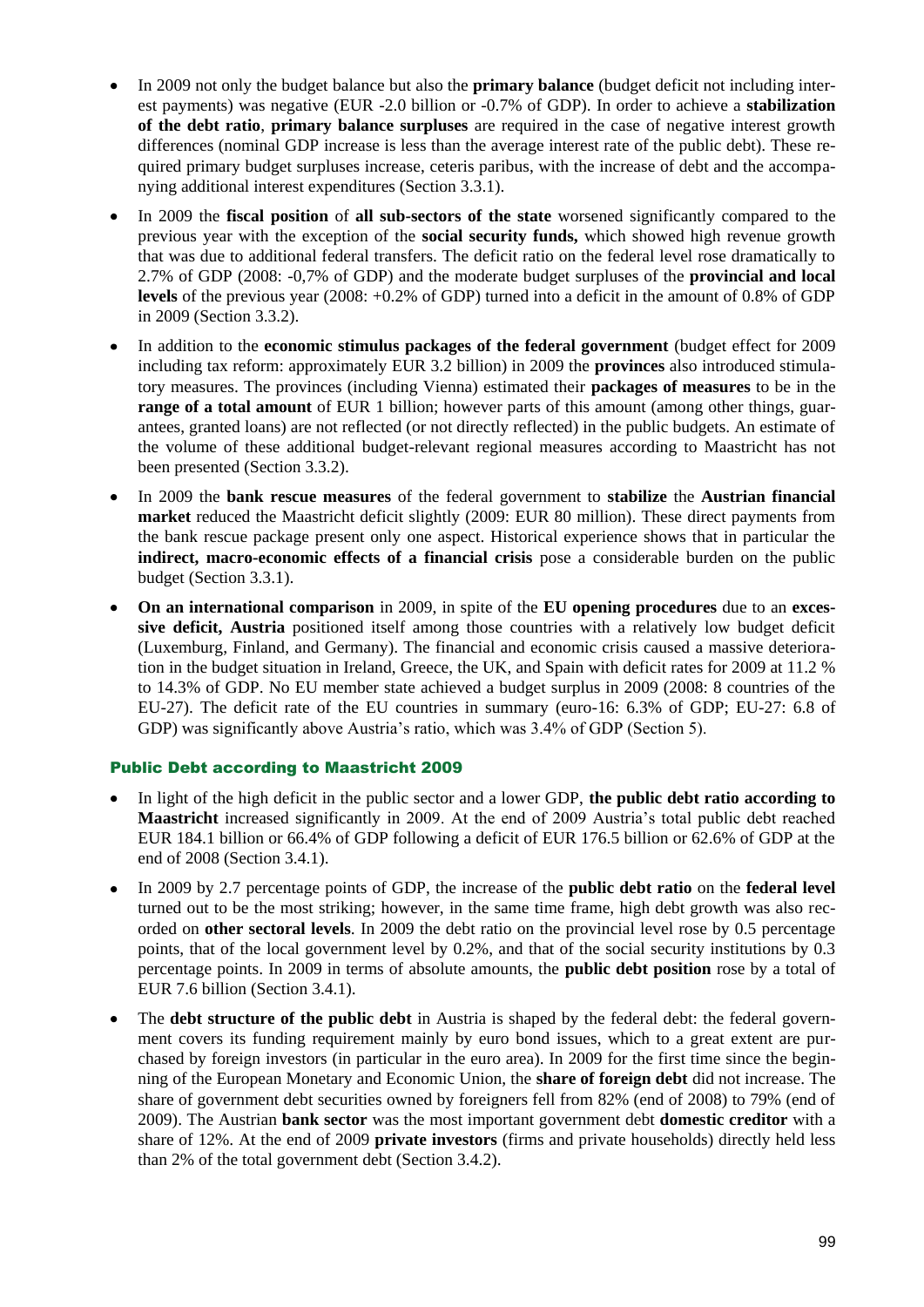### Midterm development of revenues and expenditures (2005 – 2009)

- Within the period 2005 2009 **social benefits in kind to private households** and **subsidies** with a share of total expenditures of 11% respectively 7% – recorded the highest average increase with an expenditure share of 5.6 respectively 5.4 per annum. The development of social benefits in kind reflects mainly the increase in the cost of **health** and **long-term care**. The high dynamics in the expenditure category **subsidies** stems mainly from the provincial level and is directly associated with the spun-off **provincial hospitals** and their funding requirement (Section 3.5.1).
- **Monetary transfers to private households**, which tie up around 37% of the total volume of public expenditures, recorded an increase of 4.2 per annum on average from 2005 to 2009, which was slightly **above the government's total annual expenditure growth** of 4.1%. First of all, the budgetary effects of the measures passed in the National Assembly in September 2008 before elections to increase the purchasing power of private households (inflation package) came to bear and as a consequence of the crisis, the automatic increase in expenditures (unemployment, emergency assistance, and welfare payments). All in all, between 2005 and 2009, in particular, the **pension benefits** and **benefits according to the unemployment insurance law** showed above-average growth.
- Governmental **personnel expenditures** (employee compensation) that accounted for 19% of total expenditures in the most recent past recorded an above-average annual increase of 4.3% in the period under review. This development clearly shows that the agreed personnel cost goals and personnel numbers (Administrative Reform II: Reduction of personnel costs 2006 – 2010 by EUR 1.9 billion or 15,667 full-time equivalents) were not implemented. The development of personnel costs reflects a slight increase in the number of employees of the state in these five years (Section 3.5.1).
- For years **direct public expenditures** for **investments** have been low. In 2009 by absolute numbers gross investments amounted to EUR 3.0 billion or 1.1% of GDP. If the **investments of the spun-off units** that were previously part of the government sector were included in government investments, the volume of public investments would be doubled to almost EUR 6 billion. In addition, more than half of all local governments are likely to have spun-off infrastructure firms (local-government owned units of the private sector) that lower the investment volume on the local government level. (See **Special Topic**: Infrastructure investments in Austria: economic significance, investment volumes, and the role of the public sector as well as Section 3.5.1).
- In the period under review, **interest payments** for the **public debt** whose share was most recently 5% of total expenditures increased by an annual average of only 0.9% as a result of the decreasing market interest rate level and due to the relatively low debt growth in the years 2005 to 2007 (Section 3.5.1).
- On the **revenue side** the Tax Reform 2004/05 initially reduced tax revenues in the reporting period between 2005 and 2009. Subsequently tax revenues rose steeply until the end of 2008 due to the economic upswing. The financial and economic crisis was not evident until 2009. From 2005 until 2009 **tax revenues** developed in the range of +7.4 (2007) to -4.9% (2009) and reached an average annual growth of 3.1 % (Section 3.5.2).
- **Actual social contributions** recorded high increases of over 4% annually from 2005 until 2008 as a consequence of growing employment and increases in contributions. Although the slump in this revenue category was evident in 2009, it turned out to be less pronounced as a result of measures to promote employment and a higher federal-government contribution to pensions (2009: +1.3%; Section 3.5.2).
- In total, from 2005 until 2009 the **increase in public revenues** was on average 3.2% annually, whereas in 2009 in light of the recession and as a result of the Tax Reform 2009, there was a decrease in public revenues of 2.0% (Section 3.5.3).
- Although federal taxes shared with provincial and local governments are recorded directly as tax revenue of the respective public body (recipient) and the Fiscal Equalization Act (FAG) provided for a shift of transfers in the federal taxes shared with provincial and local government, in 2009 **intergovernmental revenue transfers** of the **provinces** covered **45%** (2008 48%) and those of the **local governments 16%** (2008: 17%) of the respective **overall revenues**. The intergovernmental revenue share from **social security institutions** was more than 25%. With a view to the expenditure side, the federal level essentially (co)finances services that are actually offered by other public bodies (among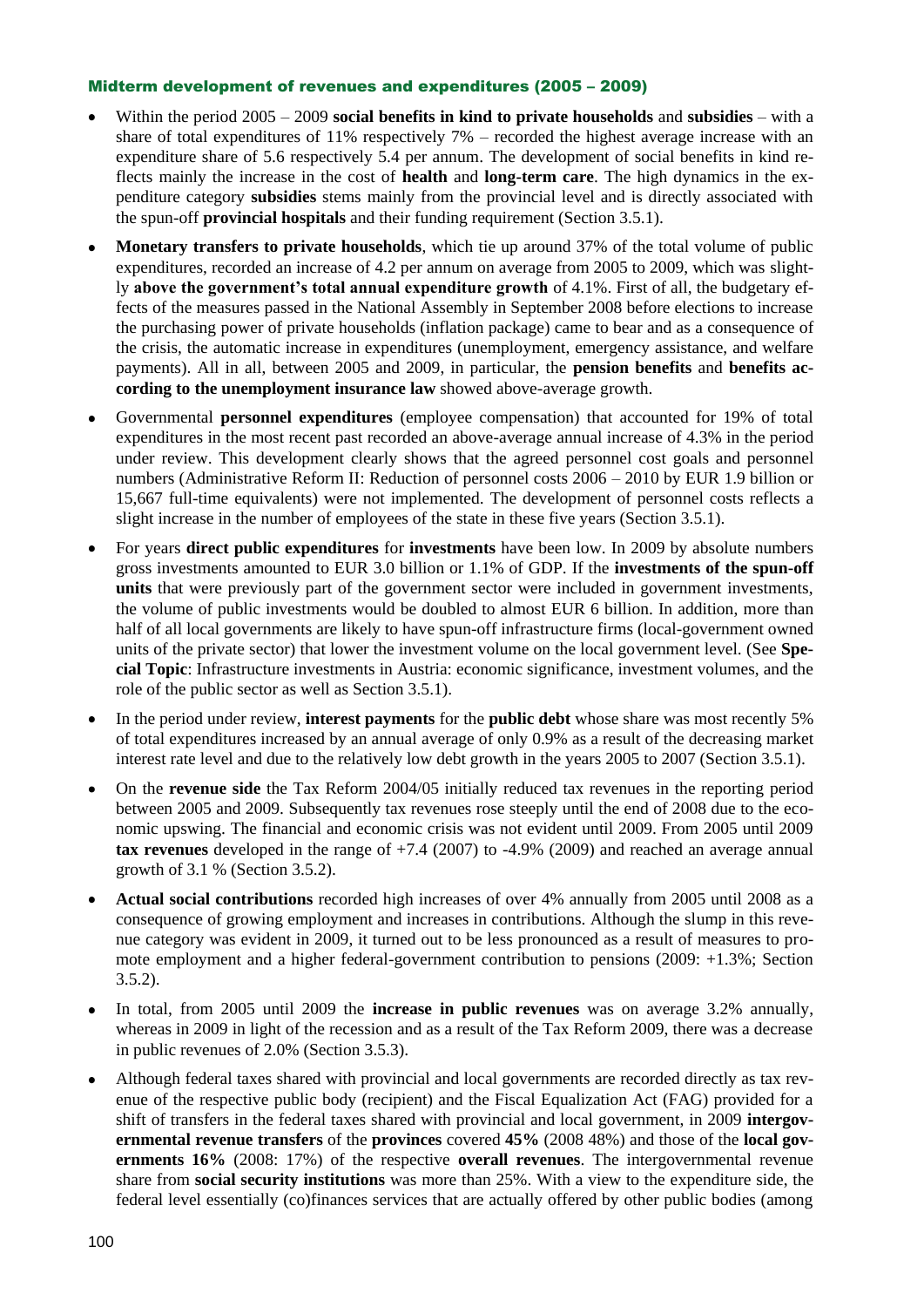other things, province-employed teachers, investment contributions for residential housing, environment, and infrastructure, federal contributions to finance hospitals (up to 2008), conditional transfers according to the Fiscal Equalization Act 2008 (FAG), grants for sewage disposal and water supply). In 2009 total intergovernmental transfer payments reached approximately EUR 28 billion (that is 17% of total expenditures); of that approximately EUR 20 billion was accounted for by payments of the federal government (Section 3.5.3).

Between 2005 and 2009, on an average annual rate, the **expenditure dynamics** on the **federal level** were much less pronounced than those of the provinces and local governments (Section 3.3.2).

# 7.2 The Federal Government's Debt Activities in 2009

- At the end of 2009 the **debt** of the **federal government** (not including own holdings of federal securities) reached EUR 168.7 billion or 60.9% of GDP and was thus EUR 6.7 billion or 4.2% above the previous year's figure. At the end of 2009 the **foreign-debt share** of the federal debt (after swaps) amounted to only 3.0% (end of 2008: 4.9%) (Sections 4.1.1 and 4.1.3).
- In 2009 the debt management of the federal government was confronted with extremely difficult and radically changing market conditions: thus **trading** on several important partial markets was only very weak; the **competition situation** among state issuers intensified; and the investors' **risk tolerance** remained low. Insecurities about macro-economic developments (e.g. Austrian banks' exposure in Central, Eastern, and Southern Europe) resulted in high interest-rate spreads (Section 4.1.1).
- Government issuers conducted road shows at which (international) investors were presented with extensive information about the present budgetary and economy situation of their respective countries. In 2009 such confidence-building measures were also taken by the Austrian Federal Financing Agency (ÖBFA) (Section 4.1.1).
- The **yield difference** of German government bonds to other euro countries' bonds widened dramatically in the course of the financial market crisis (euro-12-average not including Luxemburg 2009: 89 basis points; 2008: 42 basis points). In 2009 the yield difference of Austria to Germany in the 10-year segment was 68 basis points on an annual average. The strong cross-linking of Austrian banking institutions to Eastern Europe caused Austria's risk margin to temporarily further increase in 2009. In March 2009 yield differences of over 100 basis points were recorded (Section 2.1).
- Once again in 2009 the financing volume of the federal government was to a great extent covered by **euro federal bonds** in the total amount of EUR 23.7 billion (including own holdings of federal securities and third-party financing). In this connection, **syndicated issuing procedures** – by which the acceptance of the market could be sounded out - were used to a greater extent than in the previous years. Additionally, debt management changed to having **parallel auctions** with different terms in order to appeal to various investor circles (Section 4.1.1).
- At the end of 2009 the public debt (after swaps) had a **long remaining time to maturity** of 8.6 years and 95% of the debt obligations had a **fixed interest rate**. The goal set by the supervisory board of the Austrian Federal Financing Agency to keep the **effective duration** (average capital lockup period) in 2009 to approximately the level of the end of 2008 (6.05) was basically complied with in spite of difficult framework conditions and a relatively steep yield curve (end of 2009: 5.90; Sections 4.1.1, 4.2, and 4.3.1).
- The average **nominal interest rate** of the **federal government's debt** corresponded approximately to the average yield at the end of 2009 and showed once again a slight decrease in the year under review (2009: 4.1%; 2008: 4.2%). Due to the **low market interest rate level** more favorable refinancing was available, which explains the decrease in the nominal interest rates (Section 4.3.1).
- In the **year under review 2009**, the expenditure component **interest costs** for the federal government's debt hardly changed at all compared to the previous year in spite of the high net deficit of EUR 7.1 billion and amounted to EUR 6.74 billion (2008: EUR 6.63 billion). If the budget component **"miscellaneous expense"** is incorporated in this figure, the **expense for the federal government's financial debt** remained de facto on the level of the previous year (2009: EUR 6.72 billion; 2008: EUR 6.70 billion; Section 4.3.2).